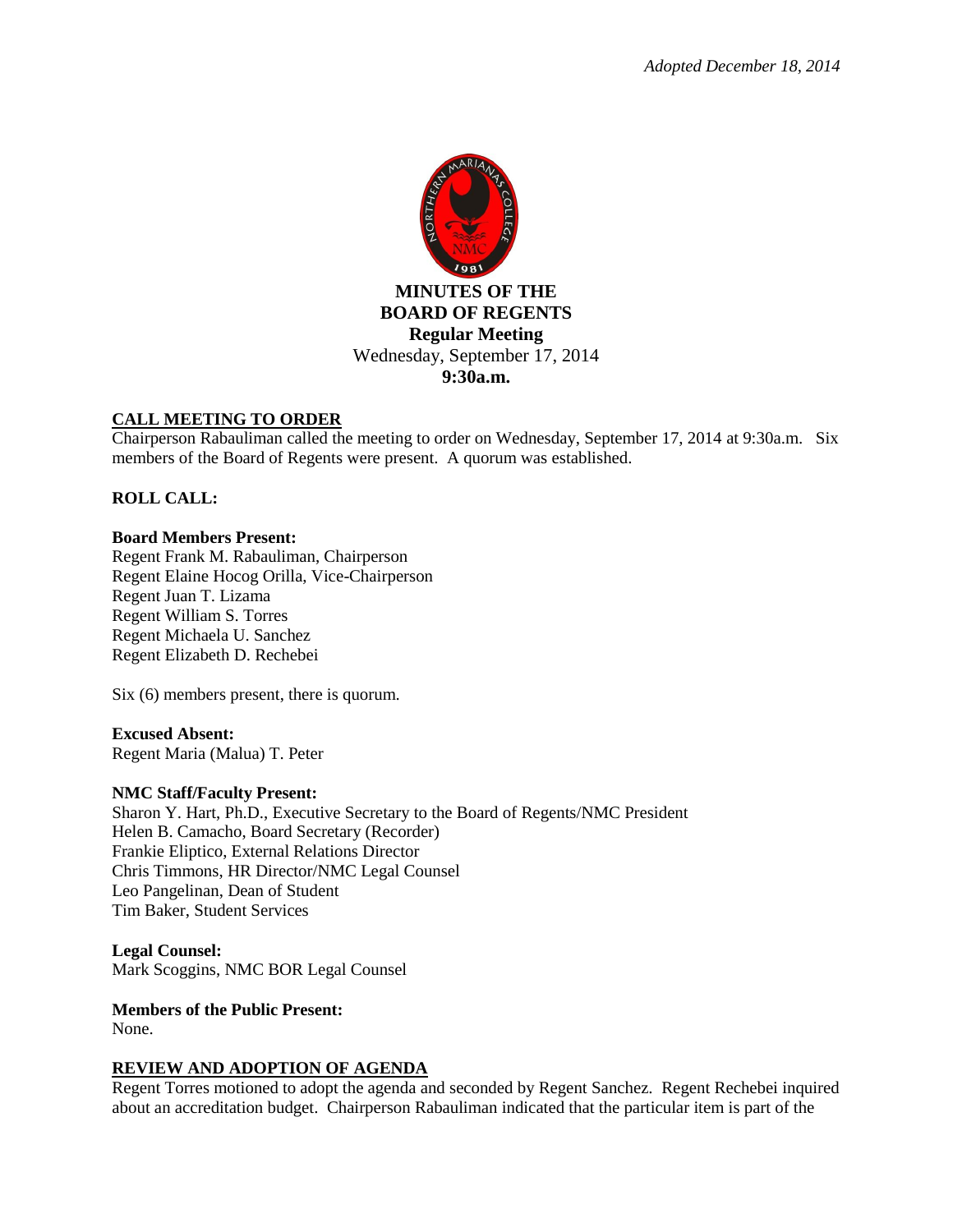fiscal committee's agenda. After much discussion, all members of the board voted yes and the motion passed.

## **MEETING MINUTES FOR ADOPTION**

May 23, 2014 Regular Meeting July 24, 2014 Regular Meeting

Regent Sanchez motioned to adopt the meeting minutes for May 23, 2014 and July 24, 2014 and seconded by Regent Orilla. Regent Torres made a subsidiary motion to separate the meeting minutes for the sake of discussion. Regent Torres went back to the statement before chairperson Rabauliman convened the meeting about the frequency of the meetings, as it is not reflected in any of the minutes. After much discussion, Regent Torres withdrew his motion and recommended to adopt both minutes. There were no objections, the motion passed. The meeting minutes for May 23, 2014 and July 24, 2014 is adopted with no changes.

### **PUBLIC COMMENT PERIOD**

Ms. Riya Nathrani, Interim ASNMC President was present to speak to the board regarding the proposed Tuition and Fees Increase. She provided the results of a recent survey (see attached) that was conducted by the ASNMC student council officers. She outlined some of the major points that were covered. Overall, the results of the survey do not support the proposed increase. In sum, the students prefer gradual increments. Riya concluded her report.

## **REPORTS AND ACTION FROM STANDING COMMITTEE REPORTS**

### **BOR Program Committee:**

Regent Rechebei, Program committee chairperson provided an update. She highlighted the following items:

- a. College Completion Agenda Remediation Status report was provided on the efforts to improving the quality of instruction and addressing remediation issues. Recommendations and pertinent data were provided to the committee. Future reports will be provided and NMC will monitor the effectiveness of this process.
- b. Business Program Concerns A concern was raised from the community about cancellation of classes for this program. NMC explained that although an estimated 90 students were expected to enroll, only 62 students were enrolled for the bachelor's degree program. Many students needed to take prerequisite classes.
- c. NMC Five-Year Strategic Plan: Benchmarks (Monitoring) NMC provided a status report: NMC Strategic Plan 2015-2020 balanced scorecard.
- d. Board Policy No. 4008 Student Grievance Process for Instruction & Grade Related matters: The committee sent this back for further review.
- e. Board Policy No. 3002 Graduation Requirements: The committee sent this back for further review.
- f. Board Policy No. 3003 Student Teaching Field Experience: The committee sent this back for further review.
- g. Board Policy No. 3004 Scholar in Residence: The committee sent this back for further review.

# **BOR Personnel Committee:**

Regent Lizama, Personnel Committee Chairperson provided an updated. He highlighted the following items:

a. BOR Policy No. 6000 – Compensation – This policy is ready for Board review and adoption. The policy establishes salaries for NMC to be at levels equal to or exceeding 75% of the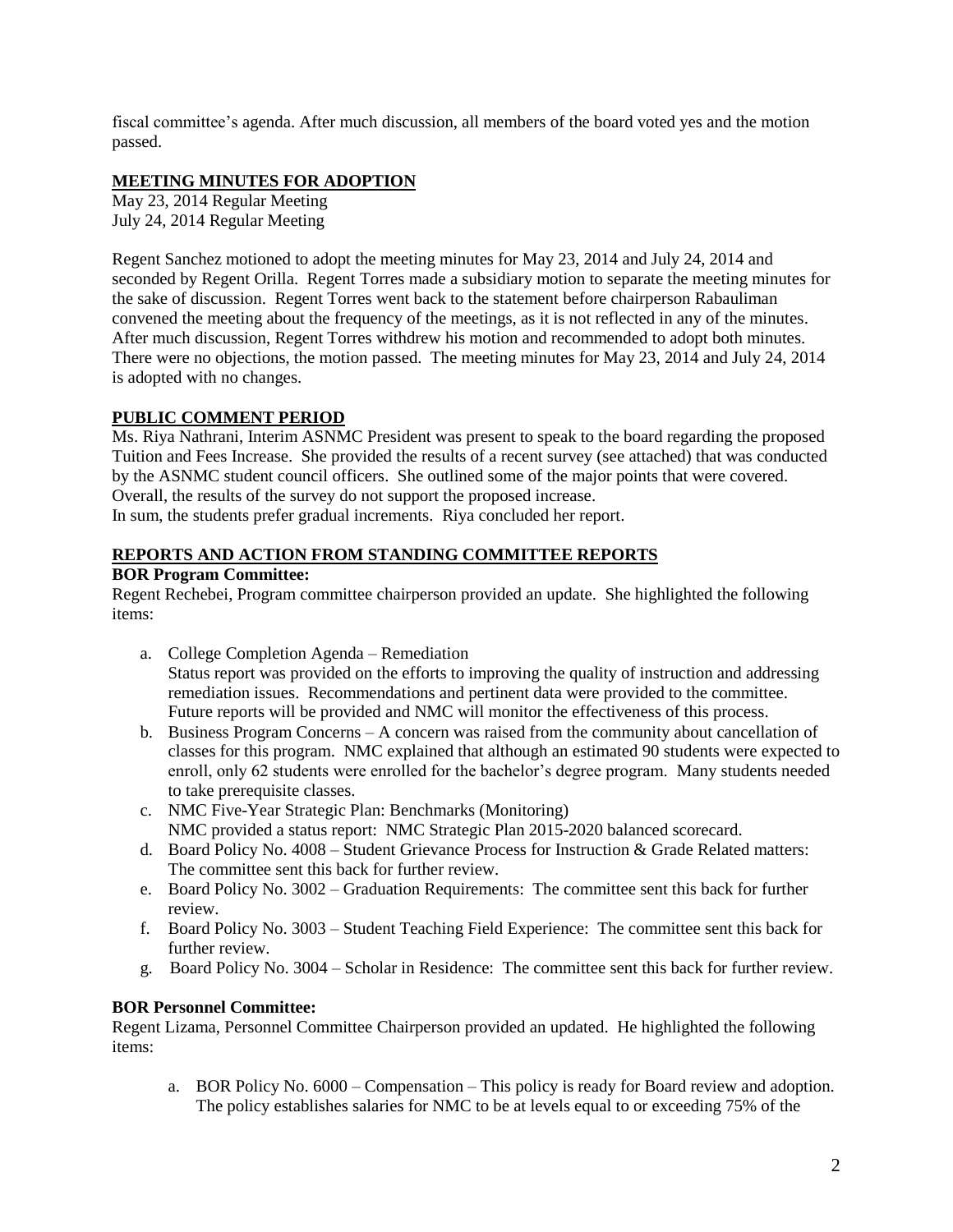average of NMC's per institutions. The BOR realizes this goal will only be achieved over time as allowed by funding.

- b. BOR Policy No. 2005 Organization of the College Remains with the committee, as additional clarification of the policy has been requested.
- c. The committee received a report from the Staff Senate of NMC, highlighting challenges and opportunities. The committee appreciated the opportunity to meet with the Staff Senate Leadership, Floyd Masga, who serves as Staff Senate President.
- d. President's Annual Evaluation The president provided the committee with the agreed upon template developed a year ago. She has suggested some dates to be inserted into the template, which the Committee in concept supported. NMC's accomplishment report for FY14 will be provided to the full board by Mid-October
- e. There was a discussion on overloads and under loads. President Hart provided some comments.

# **BOR Fiscal and Finance Committee Report:**

Regent Torres, Committee Chairperson provided an update and highlighted the following:

- a. Foundation Update
- b. Doubtful Accounts
- c. Update on the Washington D.C/SFO Trip
- d. Resource Development Report
- e. National Science Foundation Report

Break called at 10:55a.m and called back to order at 11:05a.m. Chairperson Rabauliman called the meeting back to order.

### **EXECUTIVE SESSION**

Regent Orilla motioned to get into executive session and seconded by Regent Torres. The motion passed. Executive Session ended at 1:32p.m. Chairperson Rabauliman called the regular meeting back to order.

### **OLD BUSINESS**

### **Board Policy No. 6000 – Compensation**

Regent Sanchez motioned to adopt Board Policy No. 6000 on compensation and seconded by Regent Orilla. The members voted and a tie was the outcome. The policy did not pass.

- Yes Regent Orilla Regent Lizama Regent Sanchez
- No Regent Torres Regent Rechebei Chairperson Rabauliman

Regent Lizama motioned to refer the policy back to the finance committee to work with the President in developing a draft and seconded by Regent Orilla. The motion passed.

**Board Policy No. 2005 – Organization:** The Personnel Committee reported that this policy is remains in committee for further review.

**Board Policy No. 4008 – Student Grievance Process for Instruction & Grade Related Matters –** The program committee reported that this policy remains in committee for further review.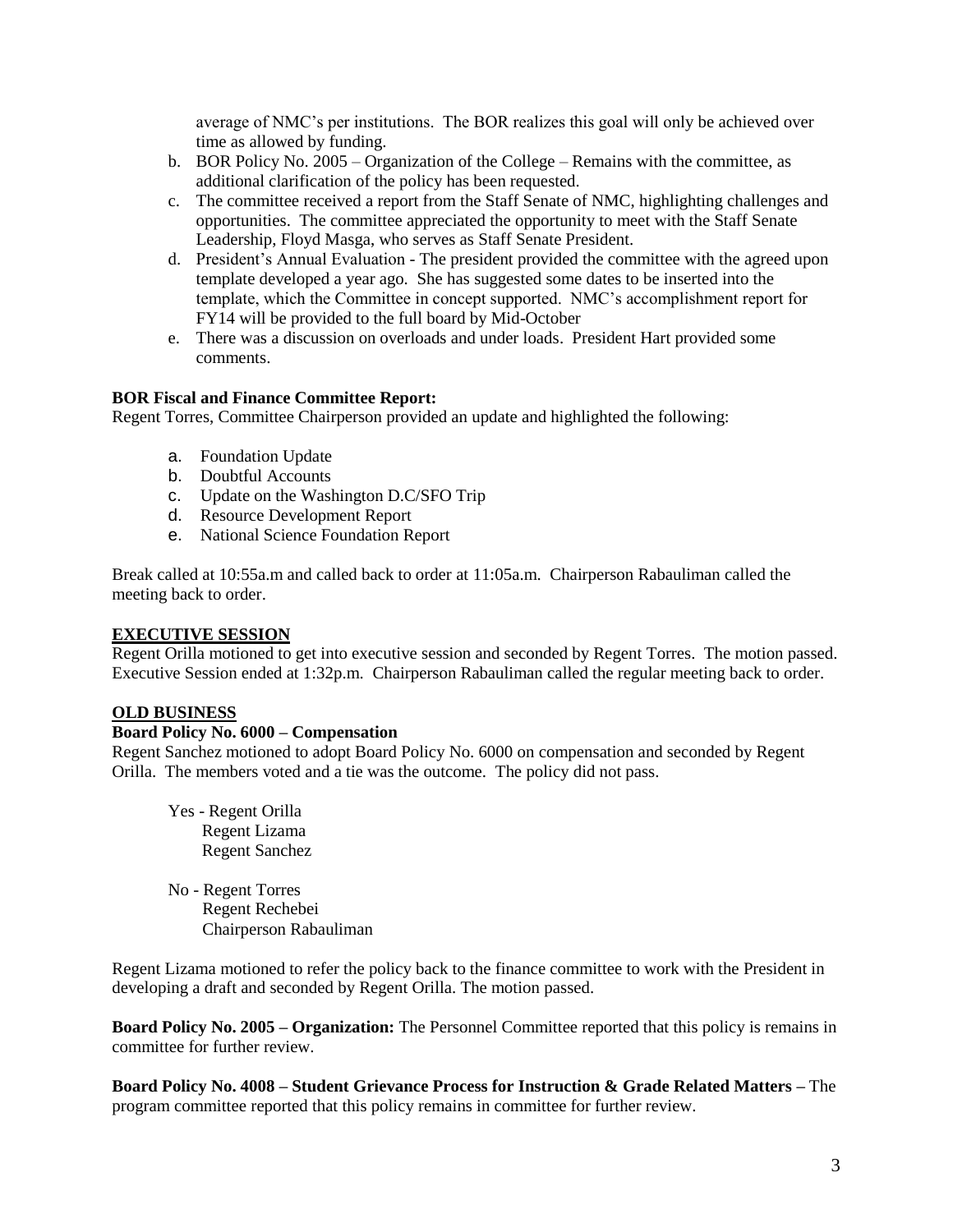Regent Torres motioned to reaffirm the following policies on the 5-year cycle and seconded by Regent Orilla. At this time, Regent Torres withdrew his motion and the board accepted the following policies for first reading and remains with the committee.

**Board Policy No. 7001 – Audit Board Policy No. 7003 – Financial Accounts Board Policy No. 7004 – Reimbursement of Expenses Board Policy No. 7011 – Accounting Board Policy No. 7012 – Tuition and Fees Board Policy No. 7015 – Tuition Waivers** 

#### **Board Policy No. 3002 – Graduation Requirements**

President Hart presented this policy for first reading only and remains with the committee.

**Board Policy No. 3003 – Student Teaching Field Experience:** The committee reported that this item remains in committee.

**Board Policy No. 3004 – Scholar in Residence** 

President Hart presented this policy for first reading only and remains with the committee**.** 

#### **Board Policy No. 5011 – Faculty Rank**

President Hart presented this policy for first reading only and remains with the committee.

#### **NMC's Annual Operational Plan**

Regent Torres motioned to adopt the FY15 NMC Operational plan and seconded by Regent Rechebei subject to the exclusion of 5 (c) II. All members voted yes, the motion passed.

#### **Tuition and Fee Increase**

This item is tabled and assigned to the Fiscal Committee.

#### **FY2015 Fiscal Action Plan & Pending Other FY2015 Budgets, CW, WASC**

This item is tabled and assigned to the Fiscal Committee.

#### **Compensation Schedule for FY2015**

This item is tabled and assigned to the Fiscal Committee.

## **NMC Executive Reports**

President's Report Sharon Y. Hart, NMC President provided an update. Her report was provided in the packet.

WASC Accreditation Update Amanda Allen, ALO provided an update.

#### Chief Financial Officer Report

Tracy M. Guerrero, Chief Financial Officer Report provided the financial status of the college noting that it is the end of the fiscal year and the figures may change. She highlighted the following:

- 1. Summary FY2014 YTP Consolidated Statement of Revenues and Expenditures (Unaudited As of September 12, 2014).
- 2. FY2014 YTD Revenues Over Expenditures as of 9/12/2014.
- 3. FY2014 YTD Revenues by Type as of 9/12/2014.